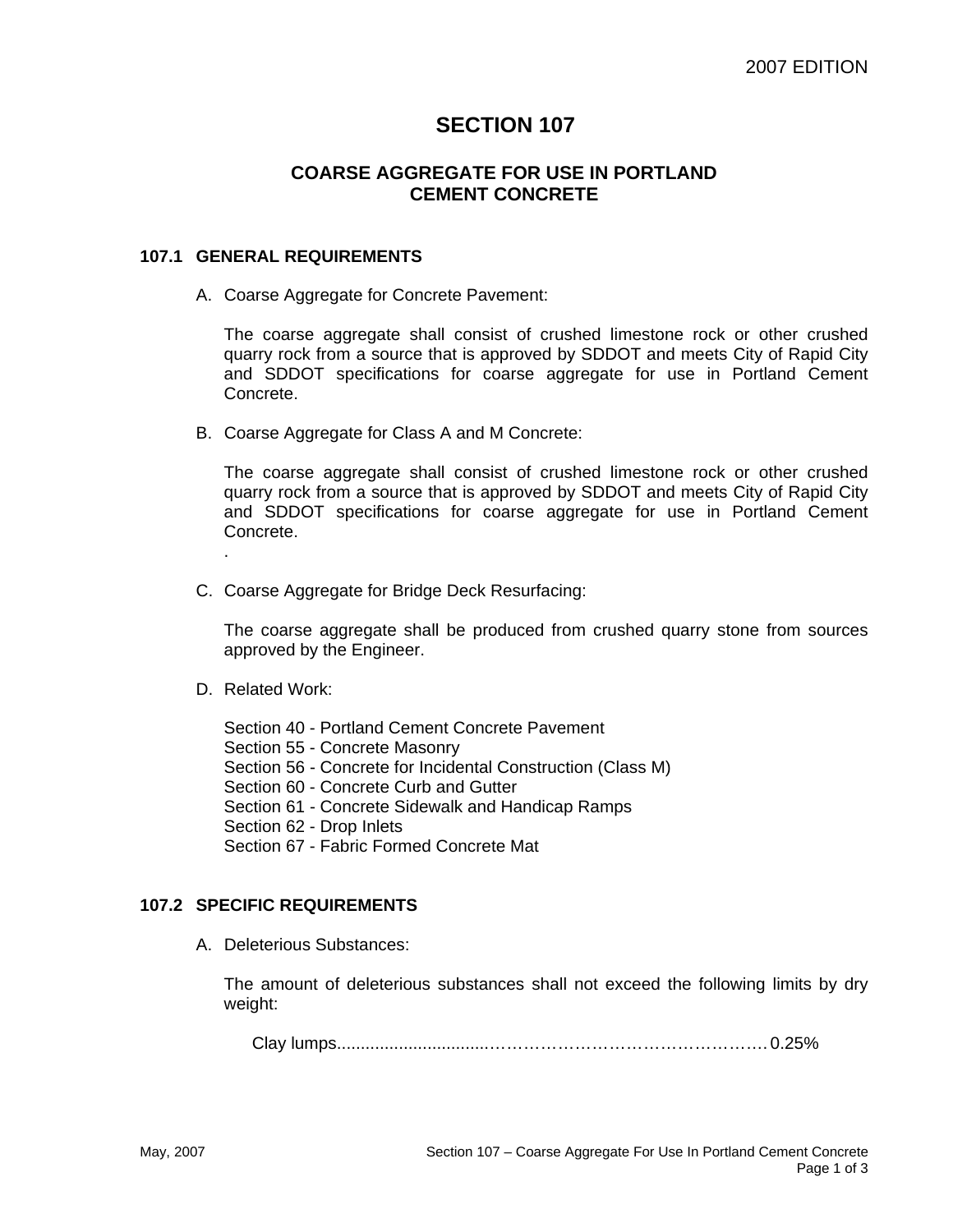| Shale and other materials having a specific gravity less than I.95% 1.00% |  |
|---------------------------------------------------------------------------|--|
|                                                                           |  |
| Other deleterious substances (such as alkali, mica, coated grains,        |  |
|                                                                           |  |

The maximum amount of deleterious substances listed above shall not exceed two percent (2.00%) by dry weight.

The deleterious substances in the coarse aggregate for Class M concrete shall not exceed the following limits:

| Shale and other material of less than 1.95 specific gravity 1.00% |  |
|-------------------------------------------------------------------|--|
|                                                                   |  |
| deleterious materials (such as alkali, mica, coated grains,       |  |
|                                                                   |  |

The maximum amount of deleterious material shall not exceed three percent (3.00%) by dry weight.

B. Percentage of Wear:

The percentage of wear, Los Angeles abrasion test, shall not be more than forty percent (40%) by weight.

C. Soundness:

When the coarse aggregate is subjected to five (5) alternations of the sodium sulfate soundness test, the weighted loss shall not exceed ten percent (10%) by weight.

When Class M coarse aggregate is subjected to five (5) alternations of Sodium Soundness test, the weighted loss shall not exceed twelve percent (12%) by weight.

A satisfactory soundness record for deposits from which material has been used in concrete for five (5) years or more, may be considered as a substitute for performing the sodium sulfate soundness test.

D. Gradation:

Each size of coarse aggregate shall conform to the gradation requirements specified in the following table:

#### **PERCENTAGE BY DRY WEIGHT PASSING SIEVE**

Size Nominal Size  $1\sigma$  in.  $1\sigma$  in.  $\frac{3}{4}$  in.  $\frac{1}{2}$  in.  $\frac{3}{8}$  in.  $\frac{44}{16}$   $\frac{48}{16}$